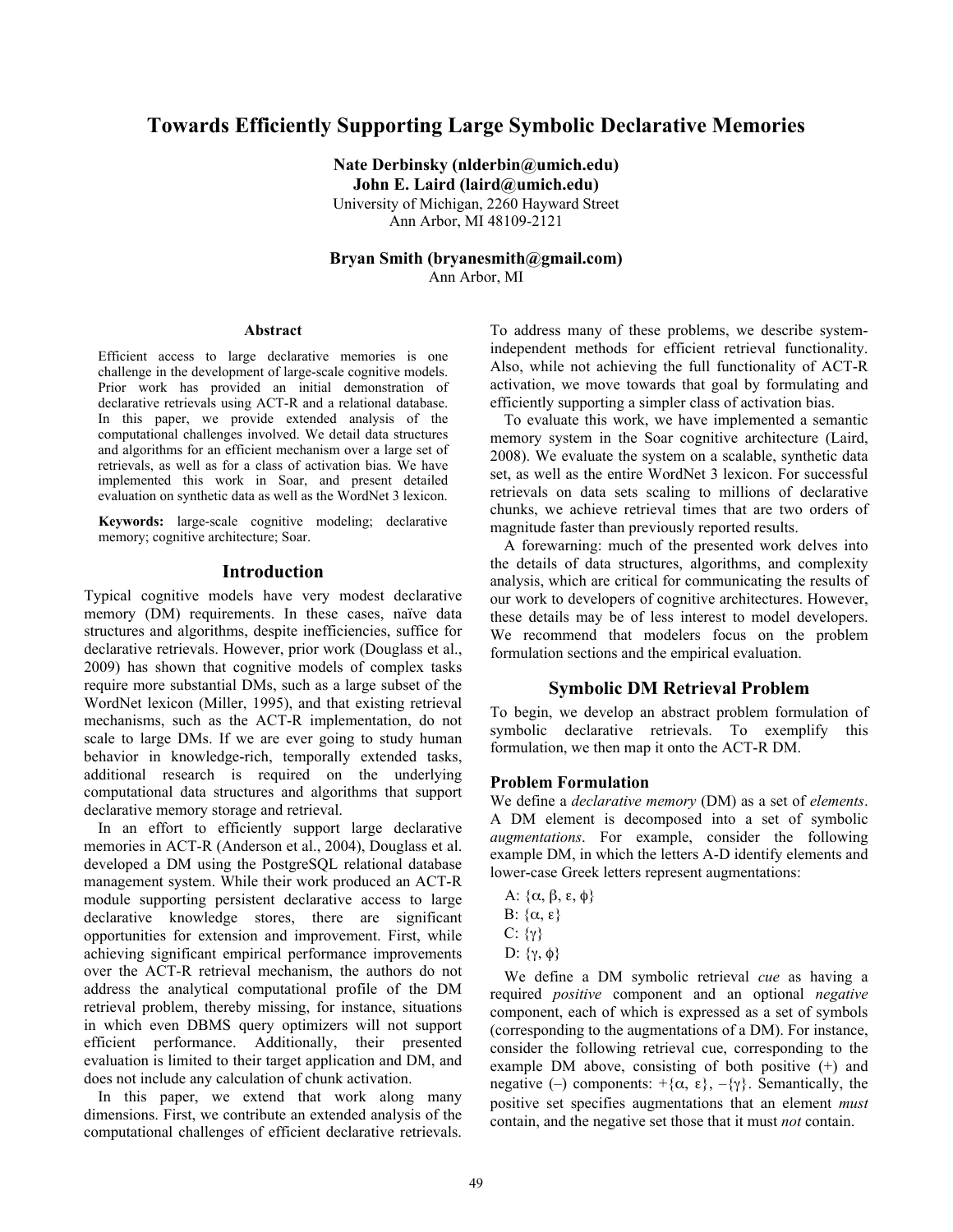Given a DM and a cue, we define the *result* of a declarative retrieval to be a single element from the DM, including all augmentations, that satisfies the constraints represented semantically by the cue. Thus, the result of the example cue and the example DM would either be element A or B (with respective augmentation set  $\{\alpha, \beta, \varepsilon, \phi\}$  or  $\{\alpha, \beta, \varepsilon, \phi\}$ ε}). A retrieval is considered a *success* if there exists a result (as with our example) and a *failure* otherwise.

## **ACT-R DM**

We now compare our symbolic declarative retrieval problem formulation to ACT-R's declarative memory module retrieval interface. We begin with a review of the ACT-R DM and then map it onto our definitions above.

In ACT-R, declarative knowledge is encoded as a set of *chunks*, which are collections of labeled *slots* that have *values*. For example, consider this chunk, representing one of the noun senses of the word "roach" from the WN-LEXICAL interface to WordNet (Emond, 2006):

| (S-105261088-1 ISA S) |
|-----------------------|
|-----------------------|

| SYNSET-ID           | 105261088 |
|---------------------|-----------|
| W-NUM               |           |
| <b>WORD</b>         | "roach"   |
| <b>SS-TYPE</b>      | "n"       |
| <b>SENSE-NUMBER</b> |           |
| TAG-COUNT           |           |

To retrieve declarative knowledge, a production rule issues a request to the declarative module by populating the declarative buffer with positive and negative slot-value pairs. These pairs are interpreted as hard constraints that either *must* be met (positive tests) or *must not* be met (negative tests). The DM module also supports nonsymbolic tests  $(\leq=, >, etc)$ , but we do not consider them.

For example, consider a cue that requests a sense chunk ("ISA S") where the value of the WORD slot is equal to "roach" and the SS-TYPE is not equal to "v" (*verb*):

| $+$ retrieval $>$ |         |
|-------------------|---------|
| <b>ISA</b>        | S       |
| <b>WORD</b>       | "roach" |
| - SS-TYPE         | (6, 7)  |

Given this request, the ACT-R DM module searches the store for matching chunks. If any are found, the module, given default module parameter settings, indicates a successful retrieval and selects randomly amongst the candidates chunks and reconstructs it in the appropriate buffer. The module also supports the use of non-symbolic activation to bias selection amongst candidate chunks, functionality that is used in many cognitive models. We comment on this functionality later in this paper. If no perfect match is found, the default behavior of the DM is to report a retrieval failure. The module also supports the use of customizable partial matching. While some modelers may use this functionality, it makes the retrieval problem strictly harder computationally, and we leave research on an efficient implementation of it to future work.

We now map the ACT-R DM to our abstract formulation. First, without loss of generality, we interpret the chunk type (above, "ISA S") as a slot-value pair (slot label "ISA" and value "S"). Next, since we are considering qualitative matching (equality is defined as symbolic equivalence), each distinct slot-value pair can be equivalently represented as a single, composite symbol (by concatenating the slot label and value with a unique separating character, such as "ISA:S"). Since slot-value pair order is arbitrary, a chunk instance can be equivalently represented as a set of [composite] symbols. In ACT-R, all chunks of a given type must contain values for the same set of slots and a chunk type can only have one slot of a given label; without loss of generality, we eliminate both of these constraints. Given the analysis above, a chunk maps to a declarative memory *element*, and slot-value pairs to *augmentations*.

We apply a similar analysis to DM retrieval requests, with distinct slot-value pairs compressed to a single composite symbol. If we require that equivalent slot-value pairs in chunks and retrieval requests resolve to the same composite symbols, then the set of positive tests form the *positive* cue component and the negative tests the *negative* component.

With this analysis, we claim that the symbolic ACT-R DM retrieval interface is an instance of our problem formulation. Thus, results from our work, though implemented in Soar, extend to ACT-R models, and any other system that can be similarly mapped.

## **Supporting Efficient Retrievals**

In this section, we discuss indexing structures and processes to efficiently support a large class of symbolic DM retrievals, accompanied by a brief computational complexity analysis. We decompose our description into the required *positive* cue component, followed by the *negative*. Prior to getting lost in the weeds of data structures and algorithms, however, let us first consider what is meant by *efficient support* with respect to our problem formulation.

## **Contextual Meaning of Efficient Support**

As a baseline, consider a naïve retrieval mechanism that iterates through the DM, comparing each element to the cue, and returning the first valid result, if one exists. To understand the costs, we define *E* as the set of elements in a DM, and *a* as the average number of augmentations per element. Given a cue *C,* we define *P* as the positive cue component and *N* as the negative cue component. Sets surrounded with vertical bars, such as |*E*|, refer to the *cardinality*, or number of items contained in the set.

Assuming no specialized indexing, the memory cost of the baseline mechanism grows with the product of the number of elements and the average augmentation cardinality  $(a|E|)$ . In the worst case, the baseline mechanism must traverse all of this memory for each cue element, and thus the time cost multiplies by the size of the cue  $(a|E||C)$ . In context of large declarative memories, it is likely that |*E*| will dominate  $a$  and  $|C|$ , and thus memory and retrieval costs will scale linearly with the number of elements in the DM.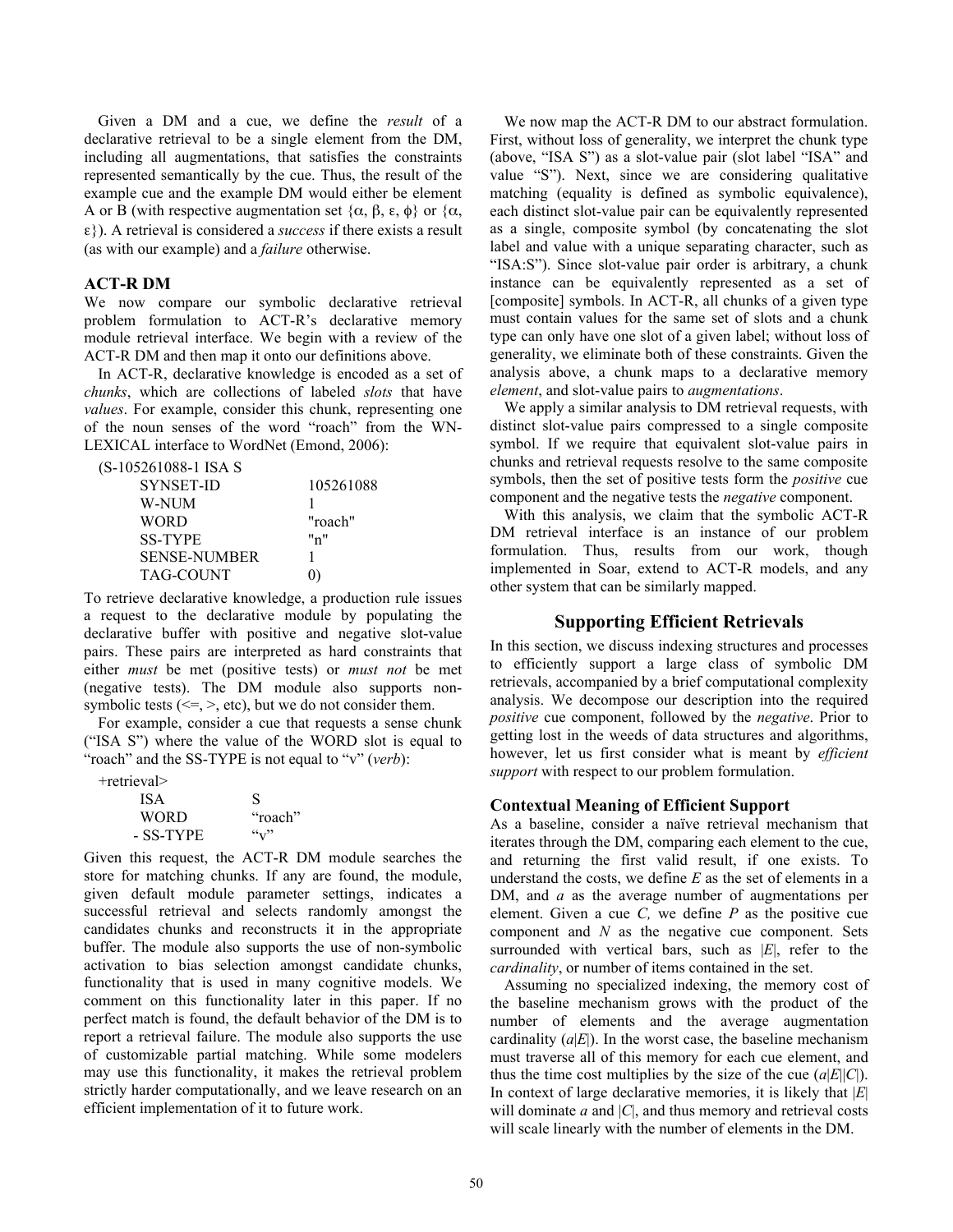Memory, though not unlimited, is generally considered cheap and plentiful, while time is expensive and limited, and thus our goal is to minimize retrieval time, possibly at the cost of memory. Thus we pose *efficient support* for declarative retrievals as sub-linear in the number of elements in the DM, |*E*|, while remaining linear in memory. We further require that these computational bounds hold in the general case of our problem formulation, supporting a broad variety of DMs and retrieval cues, as opposed to an optimized mechanism for a specific knowledge-base and/or query load. We now present our mechanism, revisiting these requirements for theoretical evaluation.

#### **Positive Cue Component**

To review, the positive cue component for symbolic declarative retrievals is a non-empty set of augmentations that a declarative element *must* contain. To assist in our analysis, we define  $R_p$  as the elements that contain an augmentation  $p$  and, accumulated over all  $p$  in  $P$ ,  $R$  to be the bag of candidate elements (which may contain duplicates, if an element contains more than one augmentation, *p*, in *P*).

Before presenting our mechanism, we note that this component of the retrieval problem is a constrained form of a *subset* query on *set-values*, which has been widely studied in database and information retrieval (IR) communities (Terrovitis et al., 2006). In its general form, the worst-case time cost is known to be linear in the sum of the number of candidate elements for each positive cue augmentation, |*R*|, though clever indexing methods have shown massive average-case improvements in real-world data.

**Indexing** Building on this prior work, the primary indexing structure for our mechanism is an inverted table of DM elements, combined with cached frequency statistics. The structure contains a sorted list of each augmentation, *p*, in the DM, each paired with a sorted list of elements in which they are contained as well as the size of this list, *Rp*. We note that this structure roughly doubles the size of the store and can be updated very efficiently as the DM changes. Consider the following index over the example DM above:

 $\alpha$  (2): [A, B]  $β(1): [A]$  $γ(2): [C, D]$ ε (2): [A, B]  $φ(2): [A, D]$ 

**Algorithm** To retrieve based only on the positive cue component, we first generate a sorted list, *Q*, of all augmentations  $p$  in  $P$ , keyed ascending on  $R_p$ , which requires |*P*| queries on the inverted index. *Q* represents a specialized query plan, sorted in ascending order of candidate element list size. With the example positive component above, *Q* is either [ $\alpha, \beta$ ] or [ $\beta, \alpha$ ] (as  $R_\alpha = R_\beta$ ), and we use the former for the remainder of this analysis.

Next, we pop the first augmentation from  $Q(\alpha)$  and retrieve a pointer, *w*, to the head of the element list in the inverted index (initially referring to the first element, A). Note that since this list is updated incrementally with changes to the DM, we do *not* have to compute this list in response to the query. Iterating over the remaining augmentations in  $Q$  ([β]), we verify, using the original DM, that *w* satisfies all remaining positive constraints. If so, return *w* and *success*. Otherwise, increment *w* to point to the next element in the inverted index and retry verification. If no element successfully verifies, the retrieval is a *failure*.

**Analysis** In the worst case, this retrieval mechanism grows linearly with |*E*| (as demonstrated later). However, the small amount of indexing and query optimization bounds element iteration to min $(R_p)$ , the set of elements containing the most selective positive query augmentation. Furthermore, we only need to fully examine this list in the *failure* case, which, as we see in the later empirical evaluation, can be achieved in near constant-time queries in many cases.

#### **Negative Cue Component**

The negative cue component for symbolic declarative retrievals is an optional set of augmentations that a declarative retrieval must *not* contain.

We have struggled with how to efficiently support this type of constraint given our problem formulation. What makes this component difficult is that given a large DM with a sparse distribution of augmentations, it can be prohibitively expensive to maintain an index of the elements *not* containing an augmentation, analogous to issues surrounding the closed-world assumption and negated conditions in production matching (Doorenbos, 1995).

**Initial Integration** Currently, we integrate this functionality with the positive cue component above by special-casing negative augmentations. First, |*R'n*|, the number of candidate elements that do *not* contain a particular augmentation *n*, equals  $(|E| - |R_n|)$ , the total number of elements less the number of elements that *do* contain the augmentation. This quantity can be computed efficiently and used to order *Q* with negative augmentations. Second, because we cannot efficiently enumerate  $R'_n$ ,  $w$  is initialized as the head of the list of the first *positive* augmentation in *Q*. Finally, when verifying a candidate element, we simply invert the result of the set-inclusion query on *E*.

**Analysis** Using this approach, our mechanism loses a major performance benefit. This forfeiture arises when there exists an augmentation in the negative component that is more selective than any positive component augmentation, which is probably not uncommon. While we are theoretically able to integrate this functionality, we have neither implemented nor evaluated this work empirically in Soar, and plan to address this deficiency in the future.

## **Supporting Efficient Activation Bias**

A major contribution of the ACT-R DM module to cognitive modeling is the sub-symbolic influence of the current context and prior retrievals as a form of activation bias for declarative retrievals (Anderson et al., 2004). This functionality, however, has been shown to come at a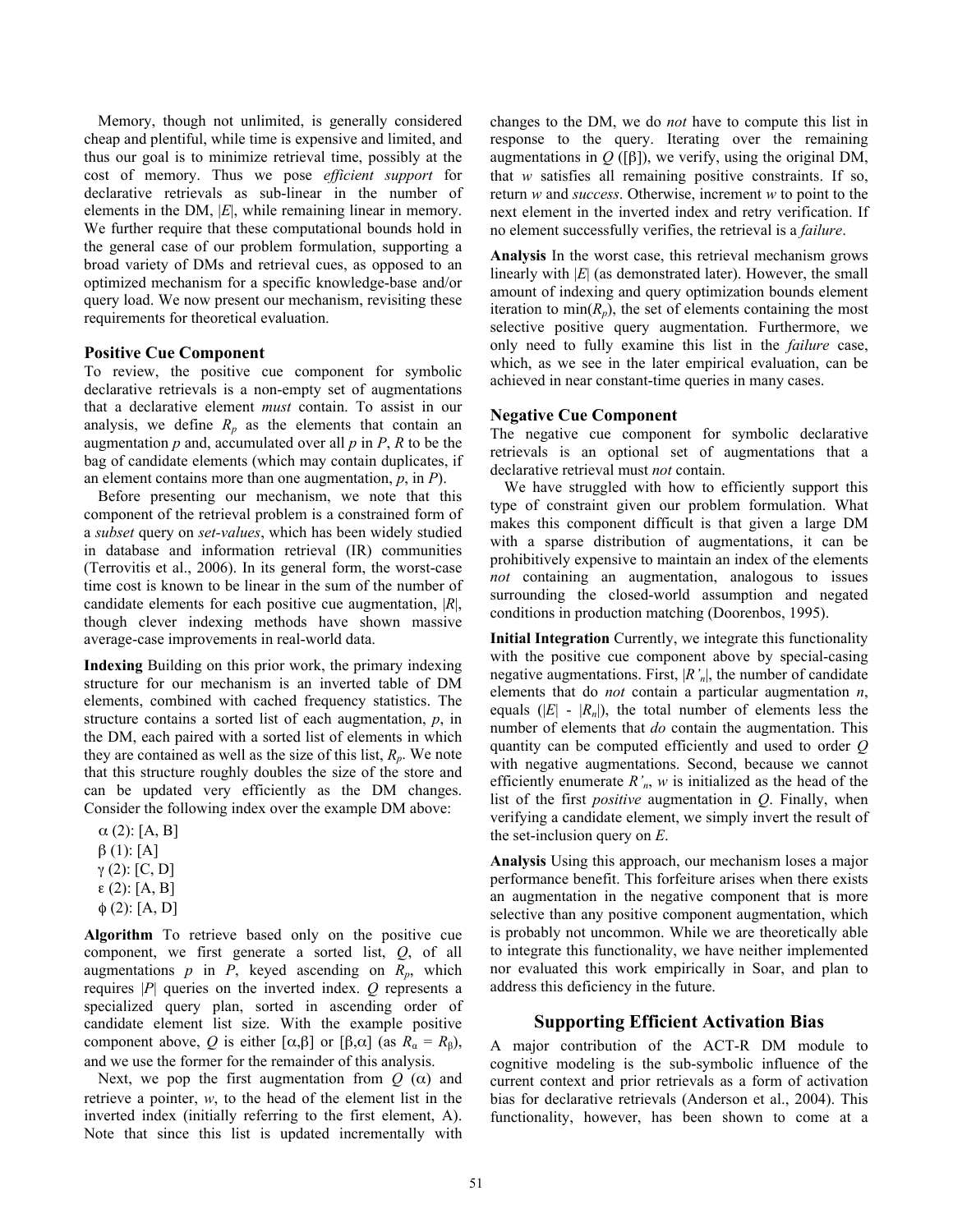significant computational cost that does not scale to large declarative memories (Douglass et al., 2009).

While we have not achieved the functionality of all aspects of ACT-R's activation scheme, we have made progress by formulating and efficiently supporting a simpler class of activation bias. In this section, we first extend our problem formulation to include retrieval bias, then define the class of activation update processes we can efficiently support, and discuss how we achieve this functionality.

### **Problem Formulation Extension**

To integrate activation bias in our problem formulation, we extend our definition of a declarative memory element to include a numerical *activation value*, as exemplified below by the numbers in square brackets:

A [1.41]:  $\{\alpha, \beta, \epsilon, \phi\}$ B [1.73]:  $\{\alpha, \epsilon\}$ C [3.14]:  $\{\gamma\}$ D [2.72]:  $\{\gamma, \phi\}$ 

We refine our previous definition of a retrieval result as an element from the DM, including all augmentations, that satisfies the constraints represented semantically by the cue *and* has the maximal activation value. Given the example cue (+ $\{\alpha, \varepsilon\}, -\{\gamma\}$ ) and this expanded DM, the result is now unambiguously B (and its associated augmentations), as it has a greater activation value than A.

#### **Efficient Activation Bias Updates**

The expanded retrieval mechanism described in the next section efficiently incorporates activation. However, just as the DM must support efficient updates to elements and augmentations, so too must it support efficient updates to activation values. In this context, for large DMs, we propose that an activation value update process must be *locally efficient*. An activation update process is locally efficient if it satisfies two properties: (1) the update can affect the activation value of *at most* a constant number of elements and (2) updating the activation value of an element takes time strictly sub-linear in the number of DM elements.

The locally efficient activation update process we implement in Soar is a straightforward mechanism to bias retrievals towards recency. After each successful retrieval, the activation value of the retrieved element is updated to be one greater than the previously largest activation value. This update process is local, as it only changes a single element per retrieval, and it is efficient, as the largest activation value can be cached to avoid any search over *E*.

In ACT-R, chunk activation includes retrieval history (base-level), current context (spreading), partial matching, and noise. Both the base-level approximation and permanent noise computations appear to be local, so it should be possible to extend our approach to cover those components. However, transient noise, partial matching, and spreading activation appear to be global to the elements of the DM, which suggests significant further theoretical and engineering research are necessary to develop locally efficient mechanisms. For reference, the mechanism in

Douglass et al. does not efficiently compute any portion of ACT-R chunk activation, and those components were not included in their empirical evaluations.

## **Efficient Support**

The most direct method of integrating activation values in our efficient algorithm is to sort the candidate list (*w*) by activation values on demand. This approach, henceforth referred to as Scheme I, suffers from retrieval times that are *always* dependent upon augmentation selectivity, as the candidate list must be fully computed to be sorted.

Another method of integrating activation values, Scheme II, is to maintain, for each augmentation, an element list sorted by activation value. Thus, *w* is sorted in order of activation, independent of augmentation selectivity. However, the time required for updating activation values is dependent upon the number of different augmentations an element can have (its augmentation cardinality), and for large cardinalities, this cost can be prohibitive.

Our approach to integrating activation values combines these schemes by exploiting an assumption that most elements will have "small" augmentation cardinality. Given this information, we explain how we can extend our implementation to yield efficient retrievals and then we validate our assumption empirically by studying three large, commonly used knowledge bases.

**Our Approach.** If an element has small augmentation cardinality, Scheme II is efficient, independent of DM size. If few elements must be sorted per retrieval, Scheme I is efficient, independent of element augmentation cardinality. To resolve this tension between augmentation cardinality and element selectivity, we apply these schemes on a perelement basis: we apply Scheme II when an element has small augmentation cardinality, and otherwise apply Scheme I. What we describe here are the data structure modifications and additional processing necessary to efficiently implement this split strategy.

First, we introduce a threshold parameter, *t*, which represents a *small* value of augmentation cardinality. By default, we integrate activation bias as described in Scheme II above. However, if the augmentation cardinality of a particular element is greater than *t*, we associate a one-time special "infinity"  $(\infty)$  activation value with all its augmentations and maintain a separate list associating the element with its activation value, per Scheme I. For instance, if  $t=3$ , we would have a list wherein  $[A=1]$  and our inverted index would contain the following information:

α (2): [A=∞, B=2]  $β(1): [A=\infty]$  $γ(2): [D=4, C=3]$ ε (2): [A=∞, B=2] φ (2): [A=∞, D=4]

By default, an update to an element's activation value will involve updating a small number of references  $(\leq t)$ throughout the inverted index. For elements with augmentation cardinality greater than *t*, such as A, we need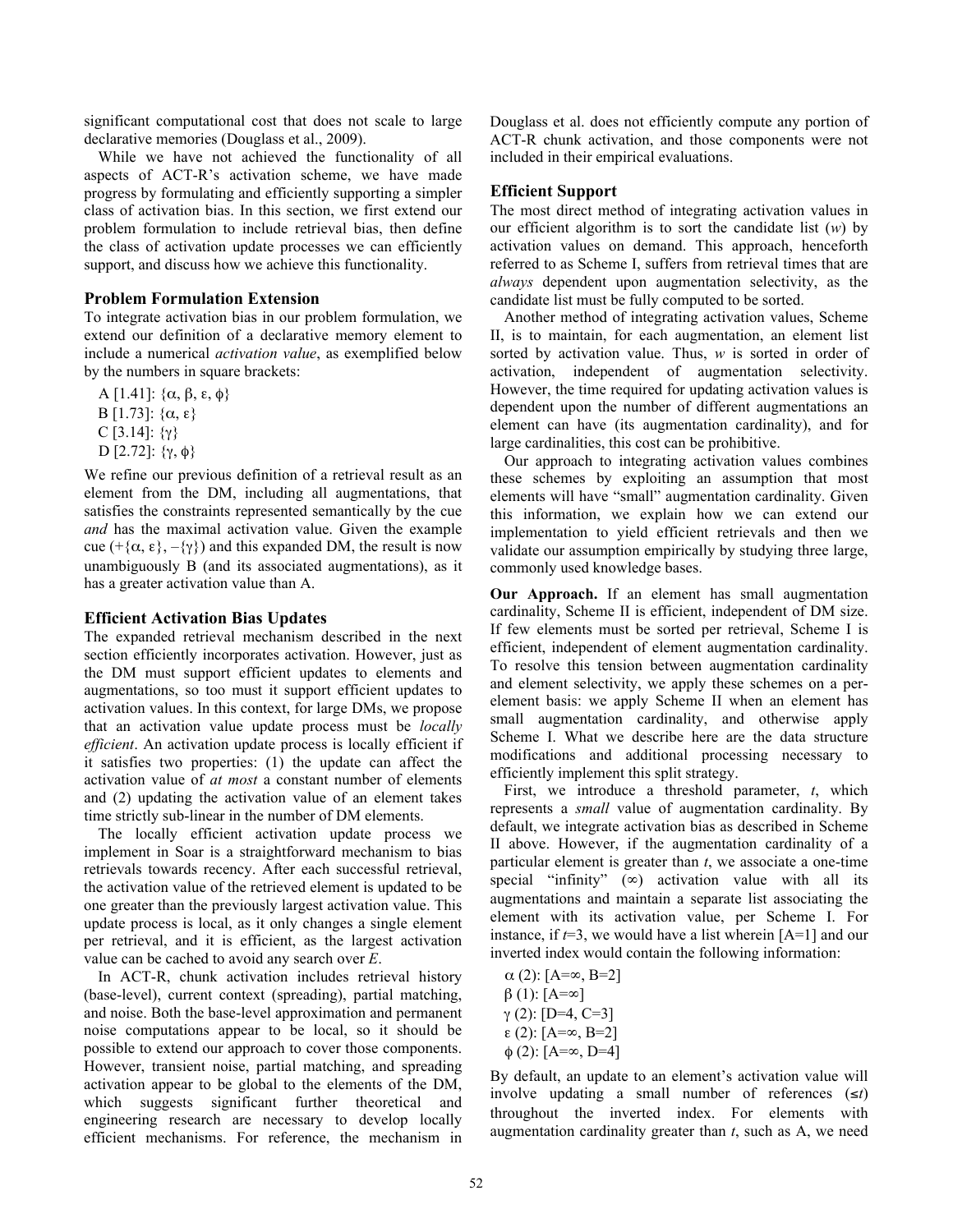only update this value once, thereby bounding the update to constant time and addressing the weakness of Scheme II.

During retrieval, as we are populating the list of augmentations, *Q*, which is sorted by activation level, we may now encounter one or more infinite activations at the head of the list. If so, we perform a lookup for its true activation level and execute insertion sort into a second, special list, *Q'*. We then merge *Q* and *Q*' to form our query plan. Notice that if the size of *Q'* is small (i.e. few elements have augmentation cardinality greater than *t*), this process is cheap and independent of augmentation selectivity, the weakness of Scheme I. Thus, if we can select an appropriate value of *t*, we will achieve efficient activation bias support.

**Validation.** To validate that our split strategy works well on real data sets, we studied three large, commonly used knowledge bases (KBs): SUMO (Niles et al., 2001), OpenCyc (Lenat, 1995), and WordNet (Miller, 1995). For each KB, we extracted the number of features of each named entity. Each distribution was unimodal and exhibited strong right skew, suggesting that while most elements had a similar feature size, there were rare cases with exceptionally large cardinalities. Then, we sampled from these distributions to form synthetic data sets that were reasonably large (5040 elements) and empirically valid in augmentation cardinality. We then collected empirical retrieval data, summarized in Table 1, showing that for each KB there was a range over the value of *t* that optimally balanced the performance effects of cue selectivity and augmentation cardinality. For two of the KBs, we could efficiently employ Scheme II above for more than 99% of elements, versus only about 93% for the SUMO data set.

Important components of this analysis for future examination are (1) automatically selecting a value of *t* for a given DM and (2) tuning this value online for changing DM contents. As to the former, we see in Table 1 that the optimal threshold typically covers greater than 90% of the elements using augmentation cardinality, but that value is not constant across data sets. Further analysis of the KBs may uncover why this is the case and suggest better factors for prediction. As for the latter, we expect that *caching t* in indexing structures will allow the algorithm to adapt in real time, while maintaining efficient retrievals.

Table 1: Optimal Thresholds.

| Data Set    | Optimal <i>t</i> Range | Element Coverage  |
|-------------|------------------------|-------------------|
| <b>SUMO</b> | $50 - 70$              | $92.78 - 93.86\%$ |
| OpenCyc     | $40 - 60$              | $99.17 - 99.74\%$ |
| WordNet     | $20 - 40$              | $99.50 - 99.90\%$ |

#### **Evaluation**

To evaluate our work, we implemented our data structures and algorithms as the Semantic Memory long-term, symbolic memory system in the Soar cognitive architecture (Laird, 2008). We used version 3 of the SQLite in-process relational database engine to manage the semantic store and all experimental results were run on a 2.8GHz Core 2 Extreme processor with 4GB of RAM.

Our final evaluation spans two data sets: (1) the WordNet 3 lexicon and (2) a scalable synthetic benchmark of our design. WordNet offers a large, ecologically valid knowledge base with which we can compare to previous results in this space (Douglass et al., 2009). Our synthetic dataset offers us the ability to exhaustively benchmark our retrieval mechanism on arbitrarily large DMs.

#### **WordNet**

As with Douglass et al., we used the WN-LEXICAL WordNet 3 data conversion (Emond, 2006). The data set has over 820K chunks, which includes over 212K word/sense combinations. Once imported, Soar's semantic store, including all indexing structures, is about 400MB.

Our first experiment was to verify (a) that retrieval time was independent of augmentation selectivity and (b) that the activation bias was processed efficiently in under-specified cues. We performed DM retrievals on 100 randomly chosen, single-augmentation cues, averaged over 10 trials. Retrieval time was 0.1887 msec. each (0.0216 std. deviation).

Our next experiment focused on larger cues. We randomly chose 10 nouns and formed a cue from their full sense description (such as the "roach" example above). Retrieval time was an average of 0.2973 msec. over 10 trials each (0.0108 std. deviation).

Douglass et al. used a derived subset of the WN-LEXICAL dataset, so direct replication of their work is difficult. They reported retrievals of about 40 msec. with cues of 1-4 augmentations on a DM with about 232.5k chunks. Our results show 100x faster retrievals on a comparable set of cues scaling to a 3x larger DM.

#### **Synthetic Data**

In addition to running on a known data set, we tested our implementation more exhaustively to measure how it scales with much larger DMs. We developed a scalable, synthetic DM generator and, in Table 2, we list statistics of the data sets we used as they scale with *k*, the size control parameter:

| Table 2: Synthetic Statistics. |           |                 |  |  |
|--------------------------------|-----------|-----------------|--|--|
| k                              | Elements  | Store Size (MB) |  |  |
|                                | 5,040     | 3.00            |  |  |
| 8                              | 40,320    | 27.81           |  |  |
| 9                              | 362,880   | 291.95          |  |  |
| 10                             | 3,628,800 | 2048.00         |  |  |

While we have a DM generator, we do not have a model of what are typical cues used to access a DM and how those cues could interact with the performance profile of the DM retrieval mechanism. For instance, we do not know how *selective* the cues are likely to be, meaning how many elements, termed *candidates*, could possibly satisfy any part of the cue. Furthermore, we do not know the proportion of cues that will have no perfect matches. To allow us to test these different interactions, we constructed the DMs so that we can generate cues with independently controlled selectivity. In each KB, there are *k*! elements and each